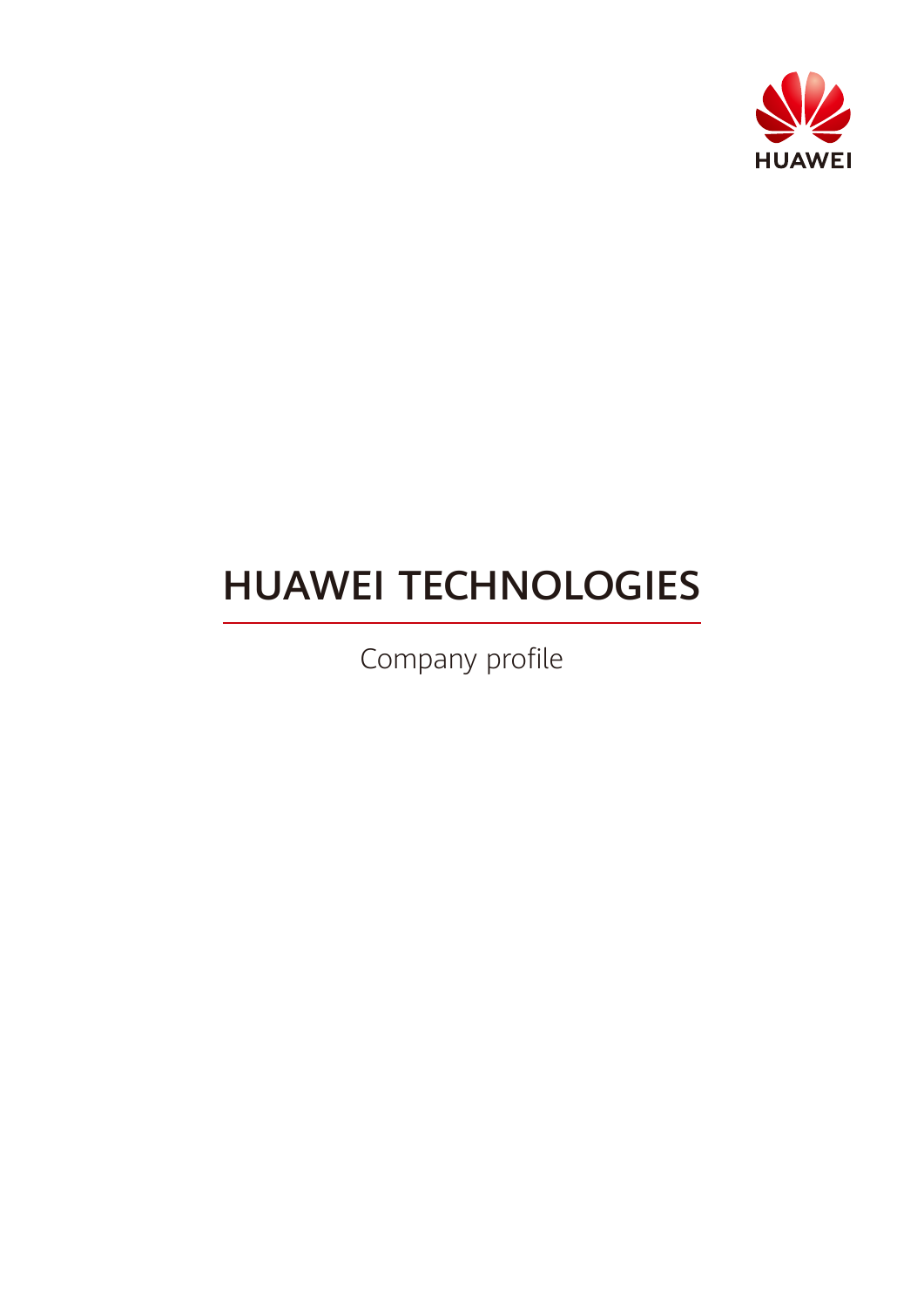### **ABOUT US**



**Huawei is a leading global provider of solutions for information and communications technology (ICT).** With its three business divisions **Carrier Network**, **Enterprise** and **Consumer** the company offers, among other services, network infrastructure, cloud computing solutions and end devices such as smartphones, laptops, wearables and tablets.

## **Carrier Network Enterprise Consumer**



### **Huawei operates in more than 170 countries and employs over 195,000**

**people.** Of these, around **107,000 work in the field of research and development**. More than a **third of the world's population** and more than **half of the German population** directly or indirectly uses Huawei technology.

**In 2021, the company generated sales of approx. USD 99.9 billion and a profit of approx. USD 17.9 billion. This represents an increase in profits of 79.8 percent compared to the previous year 2020.**  A total of **USD 22.4 billion was invested in research and development** in 2021 (approx. 22.4 percent of annual sales). In the last ten years Huawei has invested a total of more than USD 110 billion in research and development.

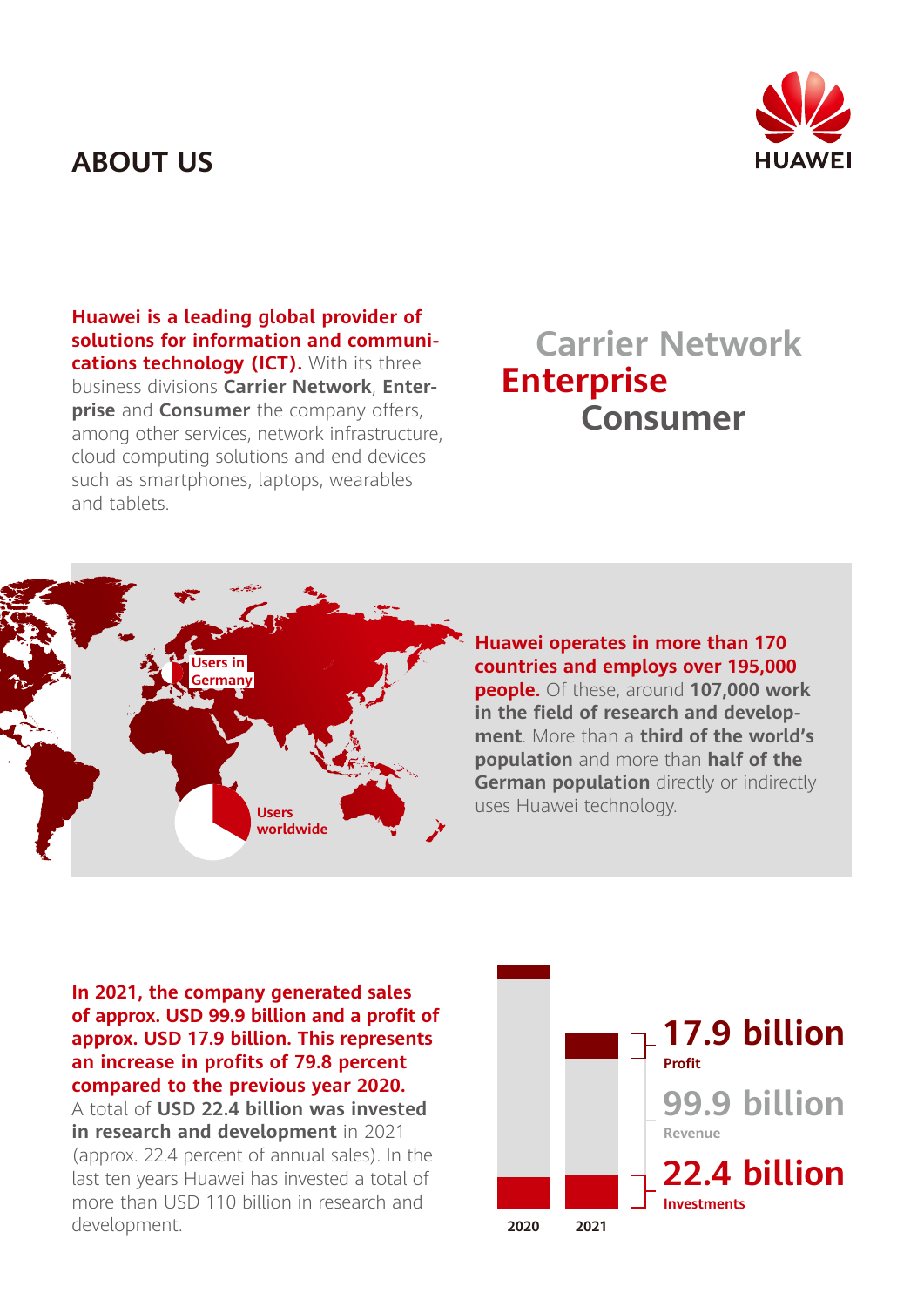



Huawei occupies **second place** in the **EU Industrial R&D Investment Scoreboard**, which the European Commission published in December 2021.

Huawei takes **44th place in Fortune Global 500 ranking 2021**.



The company has **45 of the 50 largest telecommunications operators in the world among its customers**.



Huawei is a fully **privately owned company** that is **100 percent owned by its workforce**. In October 2014, Huawei was the **first Chinese brand to be included in the list of the top 100 brands** in the Interbrand ranking.



**Huawei Digital Power Technologies Co., Ltd.** was officially founded in June 2021. The vision is to **digitalise energy supply** in order to contribute to an intelligent and green future through technological innovations. By the end of 2021, the approximately 6,000 employees of Digital Power had helped customers generate more than 480 billion kWh of green electricity and save around 14 billion kWh of electricity. This has reduced their CO2 emissions by almost 230 million tonnes, which is equivalent to planting **320 million trees**.

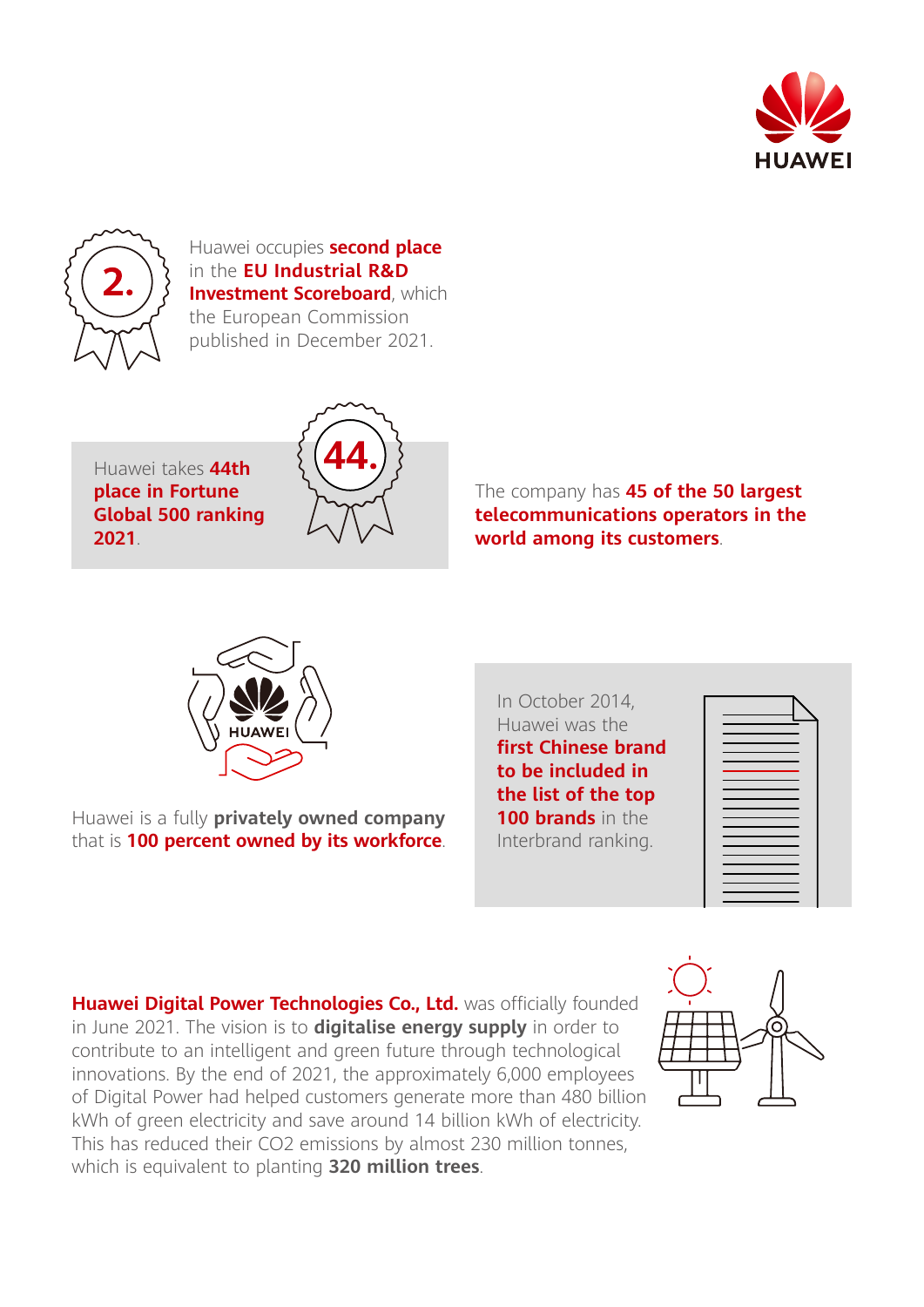



**Huawei** is increasingly integrating **ICT** into the automotive industry and helping automotive manufacturers to develop digitally connected vehicles through **smarter vehicle components**. In May 2019 Huawei established the **Intelligent Automotive Solution Business** 

**Unit (IAS BU)**. By the end of 2021, it had launched more than 30 intelligent automotive components on the market, including innovative solutions for **intelligent driving**, **intelligent cockpit** and an **open platform for autonomous driving**. Huawei itself does not manufacture cars, but instead supports automotive manufacturers in building better vehicles.

In 2011 Huawei introduced a **rotation principle** in which the **CEO changes**  from a circle of three people - Ken Hu, Sabrina Meng and Eric Xu – every six months. The Chairman of the Board of Directors is Howard Liang.



The company is **headquartered** in **Shenzhen**, China. Huawei was founded in **1987** by **Ren Zhengfei**.

**Shenzhen**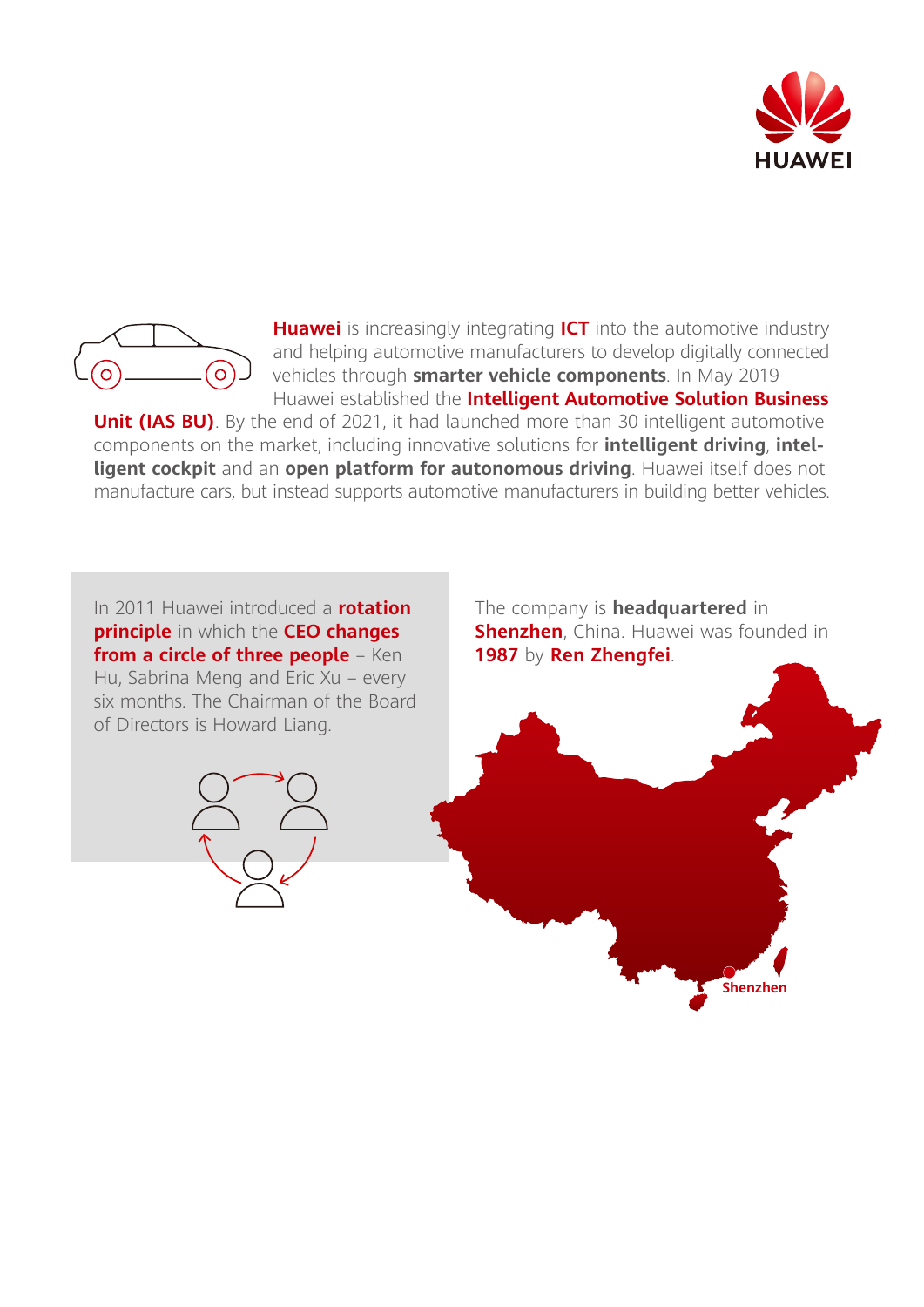

 $\overline{\mathbb{R}}$ 

### **HUAWEI IN EUROPE**

The **opening of a research centre in Stockholm began Huawei's activities in Europe in 2000**, which is now considered **the company's most strategic market alongside China**.

**Ribboo** 

Today, the company employs more than **13,300 people in Europe**, **70 percent hired locally**.

**Revenue in EMEA** amounted to **USD 20.6 billion** in 2021.

In terms of the number of patents granted in 2021, **Huawei is ranked number one in both the Chinese Patent Office and the European Patent Office**. **The United States Patent and Trademark Office ranks Huawei 5th**.

#### **Leading companies in international patent applications in 2021**



Sources: WIPO Statistics Database, February 2022



 $\widetilde{\mathfrak{g}}$  and  $\widetilde{\mathfrak{g}}$ 

0000000

Globally, Huawei filed 6,952 patent applications with the World Intellectual Property Organization (WIPO) in 2021. At the end of 2021, Huawei held more than **110,000 valid patents in over 45,000 patent families worldwide**.

More than **2,500 employees work in Huawei's 23 European research facilities**, spread across **13 European countries**.

**Li Peng** is President of **Huawei Western Europe**.

The company's **Western European headquarters** are **based in Düsseldorf**.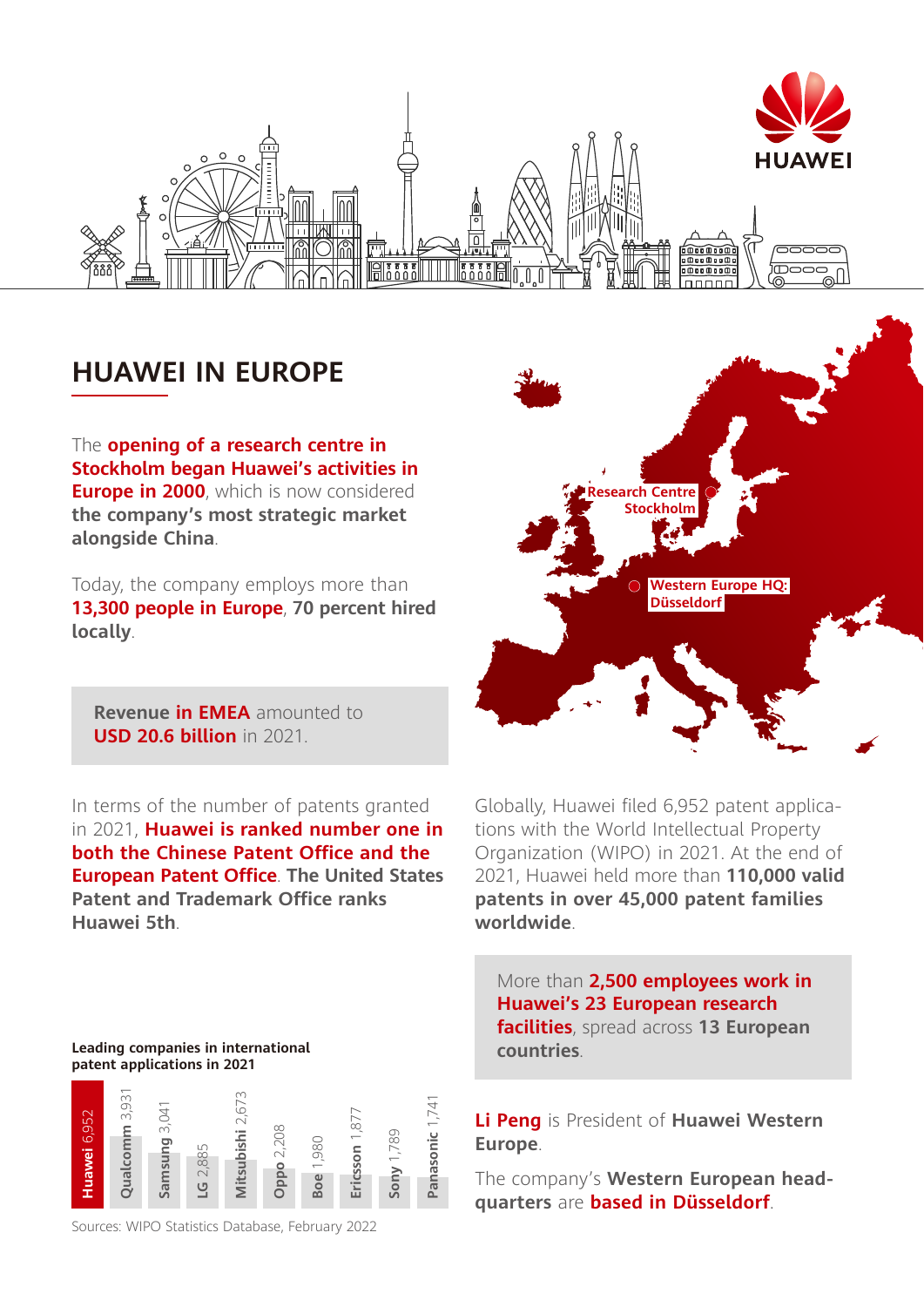

### **HUAWEI IN GERMANY**

Huawei has been active **in Germany since 2001** and employs more than **2,000 people at 22 locations in 15 cities**.

Since 2006, Huawei has entered into more than **228 collaborations on research projects in Germany, with a total of 54 different institutions**.



Huawei is also **focusing on research and development** in Germany. To this end, it has entered into **cooperations with** 

**numerous universities and research institutions**, including the RWTH Aachen University of Applied Sciences, the Technical University of Munich and institutions of the Fraunhofer Society. In Munich, **Huawei maintains the Munich Research Center** (MRC), the company's largest research centre in Europe with over **400 researchers**. Huawei conducts research at a total of **23 locations throughout Europe**.

The company has a **broad customer base** in Germany, from the **major mobile network operators** to **regional network operators** and **industrial companies**.



Since 2020, Huawei has been offering **AI training based on the AI processors of the Huawei Ascend series** at the **Karlsruhe Institute of Technology** (KIT), **the TU Kaiserslautern**, **TU Dresden** and **TU Clausthal**.

Huawei is a long-standing **technology partner** of **Deutsche Telekom**, **Vodafone** and **Telefónica** for mobile and landline network expansion.

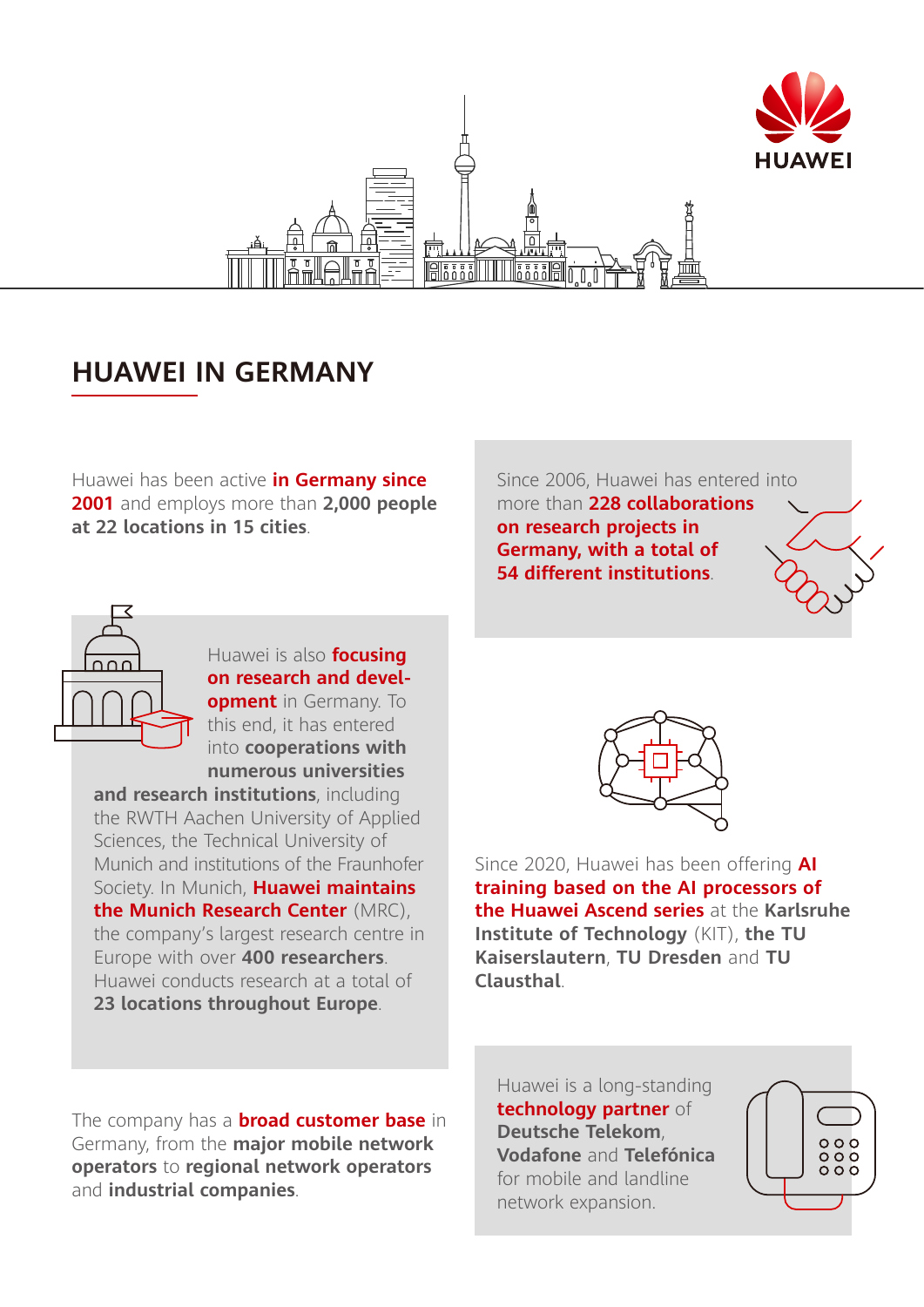### **Huawei is a dedicated partner to German politics and business, including through its active participation in**

- BITKOM Bundesverband Informationswirtschaft Telekommunikation und neue Medien e.V.
- VATM Verband der Anbieter von Telekommunikations- und Mehrwertdiensten e.V.
- $\blacksquare$  BRFKO Bundesverband Breitbandkommunikation e.V.
- BUGLAS Bundesverband Glasfaseranschluss e.V.
- eco Verband der deutschen Internetwirtschaft e.V.
- Deutsche Breitbandinitiative
- **DsiN Deutschland sicher im Netz e.V.**
- **German Datacenter Association e.V.**
- Wirtschaftsrat der CDU e.V.
- Wirtschaftsforum der SPD e.V.
- **Nationaler Digitalgipfel**
- **·** Initiative D21 e.V.
- **MINT Zukunft e.V.**
- acatech Deutsche Akademie für Technikwissenschaften
- Allianz für Cyber-Sicherheit
- **LAG Logistics Alliance Germany**
- **·** Verband Deutscher Wirtschaftsingenieure e.V.
- **· MÜNCHNER KREIS -**Übernationale Vereinigung für Kommunikationsforschung e.V.
- BSW Bundesverband Solarwirtschaft e.V.
- **·** Bundesverband Energiespeicher e.V.
- Deutsch-Chinesische Wirtschaftsvereinigung e.V.
- bne Bundesverband Neue Energiewirtschaft e.V.
- Die Chinesische Handelskammer in Deutschland e.V.
- ZVEI Zentralverband Elektrotechnikund Elektronikindustrie e.V.



At the Hanover Trade Fair 2021, Huawei joined forces with **FORCAM**, a

partner for lean management solutions, and **TRUMPF**, a partner for plant locations, to present **wireless factory solutions**.

**SAP and Huawei** have had a strategic partnership

since July 2012. Together, they offer **enterprise solutions for SAP-HANA** and will work together in Germany and China on innovations in the field of **Industry 4.0**.



Huawei and its partners supply **Deutsche Bahn** (the German national rail) in the field of rail **communications technologies** (GSM-R solutions).

**5G**

 $\overline{\circ}$ 

In February 2021, it was announced

that Huawei, together with **Deutsche Telekom**, would set up one of the **largest 5G campus networks in Europe** on the premises of the German Trade Fair grounds in Hanover. Huawei delivers RAN technology. 1.4 million square metres of trade fair grounds will be equipped with 5G.